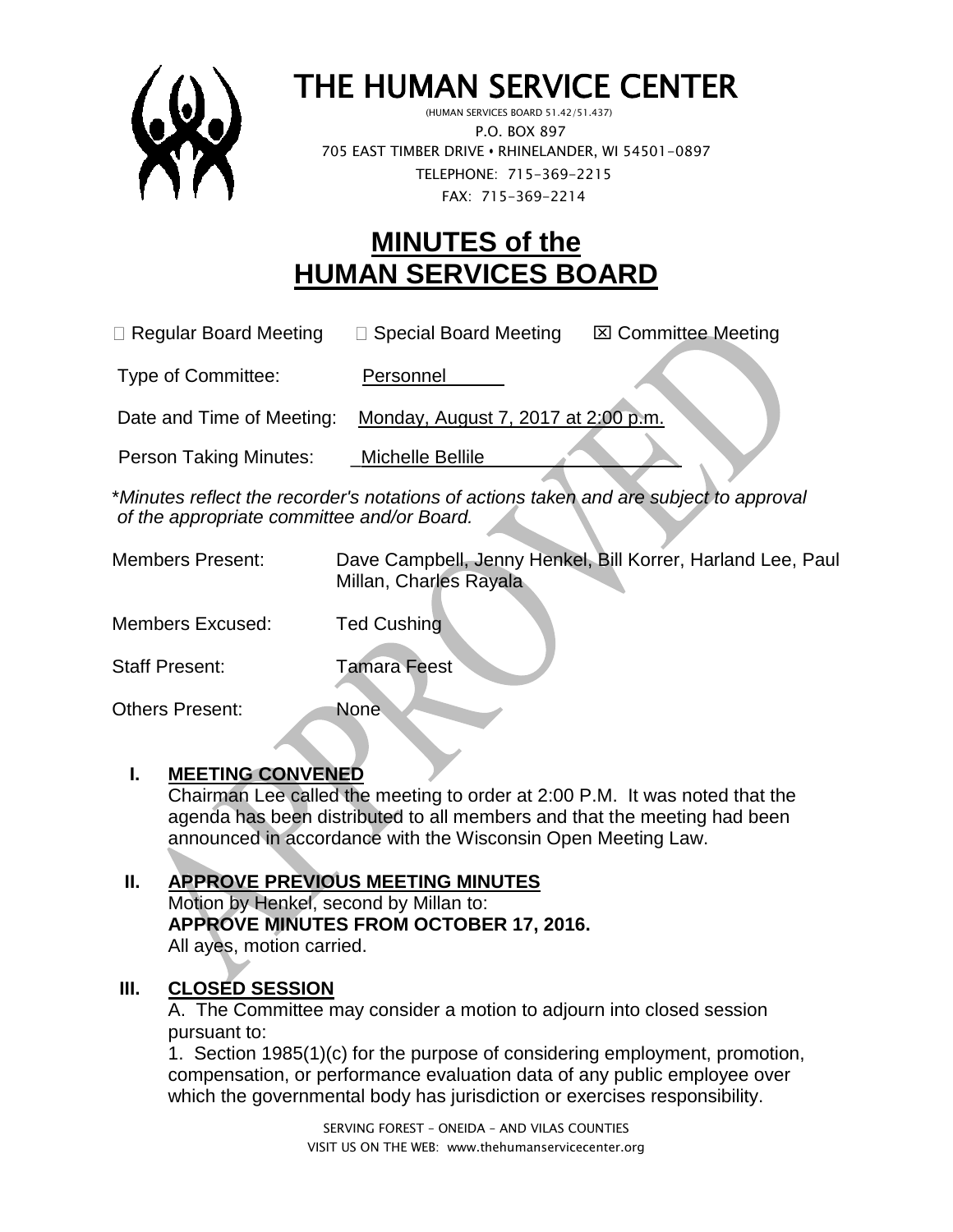2. Section 19.85(1)(f) for the purpose of considering financial, medical, social or personal histories or disciplinary data of specific persons, preliminary consideration of specific personnel problems or the investigation of charges against specific persons except where par. (b) applies which, if discussed in public, would be likely to have a substantial adverse effect upon the reputation of any person referred to in such histories or data, or involved in such problems or investigations.

The topics that would be discussed in closed session are: (1) concerns made by a former employee concerning a management employee; (2) management's response to the concerns; (3) employee disciplinary action; (4) compensated absences policy; (5) succession planning. The Committee will reconvene in open session immediately following the closed session and take action, if any, on any matter discussed in closed session.

Motion by Millan, second by Campbell to:

#### **ADJOURN INTO CLOSED SESSION**

Roll call vote:

Aye: Campbell, Henkel, Korrer, Millan, Rayala No:

Adjourned into closed session at 2:04 P.M.

#### **IV. RETURN TO OPEN SESSION**

Motion by Henkel, second by Millan to: **RETURN TO OPEN SESSION** Roll call vote: Aye: Campbell, Henkel, Korrer, Millan Rayala No: Returned to open session at 2:48 P.M.

Chair Lee reported no action taken in closed session.

#### **V. COMPENSATED ABSENCES POLICY: ACTION ITEM**

Feest distributed a draft version of a compensated absences policy specific to Administration. Feest provided the Committee data on the number of accumulated hours, and hours worked in excess of the standard work week. Feest discussed the recommendation of the auditors to draft a policy on compensated absences and carryover. Discussion occurred on the need for clarification within the policy as originally worded. Motion by Korrer, second by Henkel to:

#### **FORWARD DRAFT POLICY ON COMPENSATED ABSENCES WITH SUGGESTED CHANGES TO THE POLICY COMMITTEE.**

All ayes, motion carried.

- **VI. NEXT MEETING DATE:** Set at Board
- **VII. ADJOURNMENT**